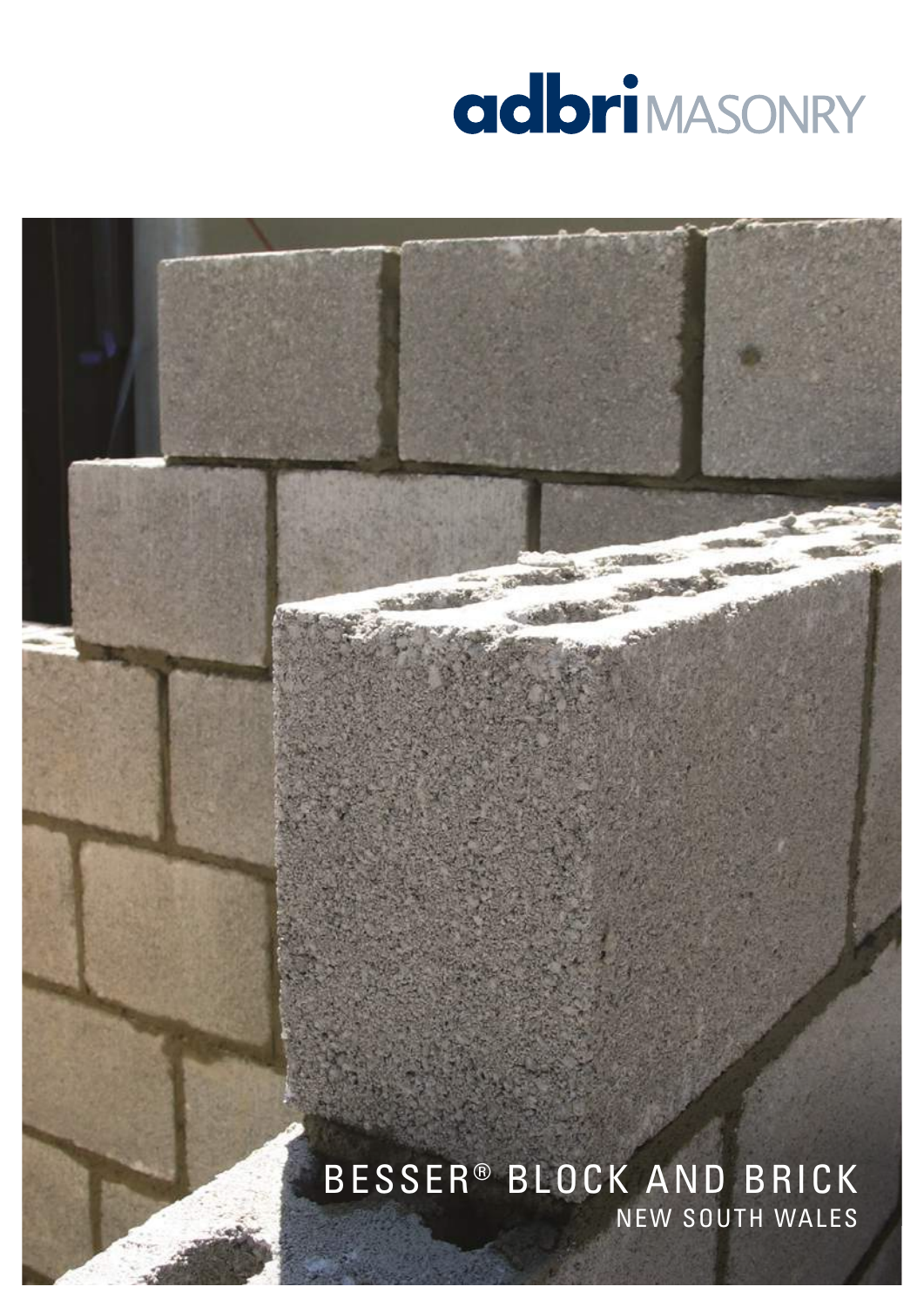| <b>Products</b> | <b>Type</b>                                                                                                                                                                                                                                                                   | <b>Description</b>                        | Size (mm)<br>wxhxd | <b>Qty.</b> per<br>pallet | <b>Unit</b><br>Weight<br>(kq) | <b>Unit</b><br>per<br>m <sup>2</sup> | <b>MPa</b>     | <b>Fire Rating</b> | <b>Notes</b>     |
|-----------------|-------------------------------------------------------------------------------------------------------------------------------------------------------------------------------------------------------------------------------------------------------------------------------|-------------------------------------------|--------------------|---------------------------|-------------------------------|--------------------------------------|----------------|--------------------|------------------|
|                 | <b>Common Brick -</b> Strength and Fire Resistance Periods (FRP) varies dependant on product. All products have a durability grade of Exposure as per AS4455.1.<br>Further details of fire, thermal and acoustic properties are available in the Masonry Specification Guide. |                                           |                    |                           |                               |                                      |                |                    |                  |
|                 | L11.076                                                                                                                                                                                                                                                                       | <b>Render Brick</b><br>(Solid)            | 230 x 76 x 110     | 450                       | 3.2                           | 48.4                                 | 10             | FRP - 120/120/120  |                  |
|                 | D11.119                                                                                                                                                                                                                                                                       | Schooner<br>(Cored)<br>(Brick and a half) | 230 x 119 x 110    | 400                       | 4.8                           | 32.3                                 | 10             | FRP - 90/90/90     |                  |
|                 | D11.162                                                                                                                                                                                                                                                                       | Quick Brick<br>(Cored)                    | 230 x 162 x 110    | 300                       | 6.3                           | 24.3                                 | 10             | FRP - 90/90/90     | M <sub>T</sub> O |
|                 | D14.119                                                                                                                                                                                                                                                                       | Ezibrick <sup>®</sup><br>(Cored)          | 230 x 119 x 140    | 240                       | 6.9                           | 32.3                                 | 10             | FRP - 120/120/120  |                  |
|                 | L11.162                                                                                                                                                                                                                                                                       | <b>Quick Brick</b><br>Acoustic            | 230 x 162 x 110    | 350                       | 4.1                           | 24.3                                 | $\overline{4}$ | FRP - 180/180/180  |                  |
|                 | LM 90.162                                                                                                                                                                                                                                                                     | Quick Brick                               | 290 x 162 x 90     | 364                       | 4.6                           | 19.4                                 | $\overline{4}$ | FPR - 120/120/120  |                  |

### **Blockwork**

All Adbri Masonry Litec® masonry products are lightweight product produced using concrete mixes that incorporate up to 85% industrial by-products. This leads to a reduced carbon footprint from the manufacturing process and from transport of the product. Being 25 to 30% lighter than traditional masonry products, Litec® masonry products increase productivity, reduces design dead loads and reduces handling issues. Pallets contain more square metres reducing material handling movements and storage requirements. All Litec® masonry products have improved fire resistance and a durability grade of Exposure as per AS4455.1.

| <b>Products</b>                                                        | <b>Type</b> | <b>Description</b>    | Size (mm)<br>wxhxd | Oty. per<br>pallet | Unit<br>Weight<br>(kg) | <b>Unit</b><br>per m <sup>2</sup> | <b>MPa</b> | <b>Notes</b> |
|------------------------------------------------------------------------|-------------|-----------------------|--------------------|--------------------|------------------------|-----------------------------------|------------|--------------|
| Litec <sup>®</sup> 100 Standard Series - $(f'uc = 10MPa) -120/120$ FRL |             |                       |                    |                    |                        |                                   |            |              |
|                                                                        | L1001.2     | Full Length<br>Hollow | 390 x 190 x 90     | 216                | 7.1                    | 12.5                              | 10         |              |
|                                                                        | L1002.2     | 3/4 Length<br>Hollow  | 290 x 190 x 90     | 288                | 6.4                    | $\overline{\phantom{a}}$          | 10         |              |
|                                                                        | L1003.2     | 1/2 Length<br>Hollow  | 190 x 190 x 90     | 432                | 3.8                    | $\overline{\phantom{a}}$          | 10         |              |
|                                                                        | L1034.2     | 1/4 Length<br>Solid   | 90 x 190 x 90      | 576                | 2.7                    | $\overline{\phantom{a}}$          | 10         |              |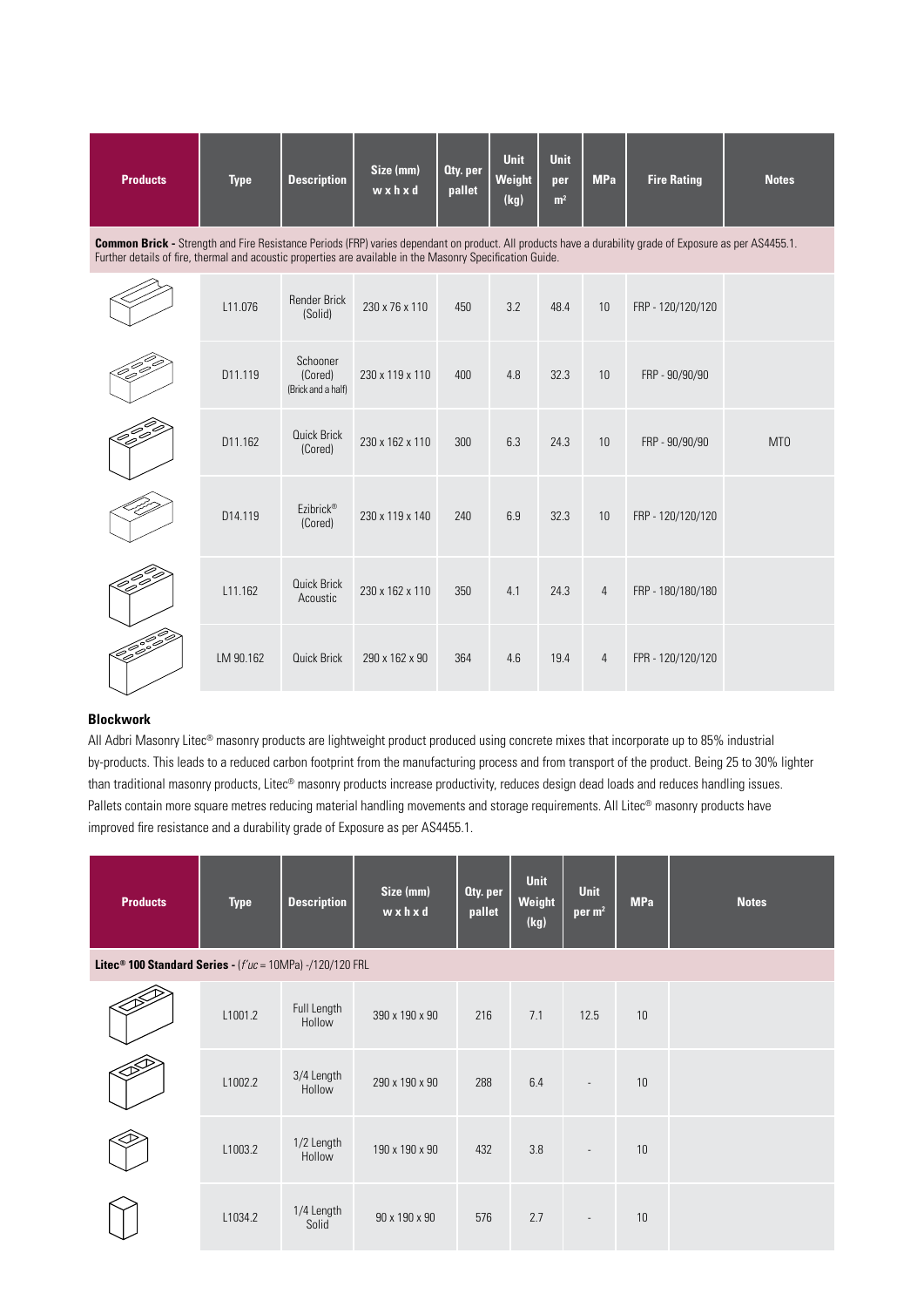| <b>Products</b>                                                                      | <b>Type</b> | <b>Description</b>                  | Size (mm)<br>wxhxd   | Oty. per<br>pallet | Unit<br>Weight<br>(kg) | <b>Unit</b><br>per m <sup>2</sup> | <b>MPa</b> | <b>Notes</b> |
|--------------------------------------------------------------------------------------|-------------|-------------------------------------|----------------------|--------------------|------------------------|-----------------------------------|------------|--------------|
| Litec <sup>®</sup> 100 Standard Series - $(f'uc = 10MPa) -/120/120$ FRL              |             |                                     |                      |                    |                        |                                   |            |              |
|                                                                                      | L1071.2     | Full Length<br>1/2 Height<br>Hollow | 390 x 90 x 90        | 360                | 4.1                    | 25                                | $10$       |              |
|                                                                                      | L1031.2     | Full Length<br>Solid                | 390 x 190 x 90       | 180                | 10.4                   | 12.5                              | 10         |              |
|                                                                                      | L1083.2     | Full Length<br>1/2 Height<br>Solid  | 390 x 90 x 90        | 216                | $6.0\,$                | 25                                | 10         |              |
|                                                                                      | L1012       | Full Length<br>Lintel<br>Bondbeam   | 390 x 190 x 90       | 216                | 9.1                    | $\overline{a}$                    | $10$       |              |
|                                                                                      | L1025.2     | Full Length<br>Corner<br>Return     | 390 x 190 x 90 x 190 | 120                | 10.3                   |                                   | 10         |              |
| Litec <sup>®</sup> 120 Standard Series - (f'uc = 6MPa) -/180/180 FRL                 |             |                                     |                      |                    |                        |                                   |            |              |
|                                                                                      | L12801      | Full Length<br><b>Cored Block</b>   | 390 x 190 x 110      | 150                | 8.2                    | 12.5                              | $\,6\,$    |              |
| Litec <sup>®</sup> 150 Standard Series - $(f'uc = 10MPa)$ -/120/120 FRL <sup>*</sup> |             |                                     |                      |                    |                        |                                   |            |              |
|                                                                                      | L1501.2     | Full Length<br>Hollow               | 390 x 190 x 140      | 144                | 9.4                    | 12.5                              | 12         |              |
|                                                                                      | L1502.2     | 3/4 Length<br>Hollow                | 290 x 190 x 140      | 192                | 7.8                    | $\overline{\phantom{a}}$          | 12         |              |
|                                                                                      | L1546.2     | 1/2 Length<br>Hollow                | 190 x 190 x 140      | 288                | 5                      | $\overline{\phantom{a}}$          | 12         |              |
|                                                                                      | L1522.4     | 340mm<br>Corner Block<br>Hollow     | 340 x 190 x 140      | 162                | 10.9                   |                                   | 12         |              |
|                                                                                      | L1512.2     | Lintel Bond<br>Beam                 | 390 x 190 x 140      | 120                | 12.1                   | L,                                | 12         |              |
|                                                                                      | L1503.4     | 4 Hour<br>1/2 Length<br>Hollow      | 190 x 190 x 140      | 240                | 61                     |                                   | 12         |              |
|                                                                                      | L1501.4     | 4 Hour<br>Full Length<br>Hollow     | 390 x 190 x 140      | 144                | 11.7                   | 12.5                              | 12         |              |
|                                                                                      | L1571.2     | Full Length<br>1/2 Height<br>Hollow | 390 x 90 x 140       | 240                | 4.9                    | 25                                | $12\,$     |              |

\*Unless noted higher in description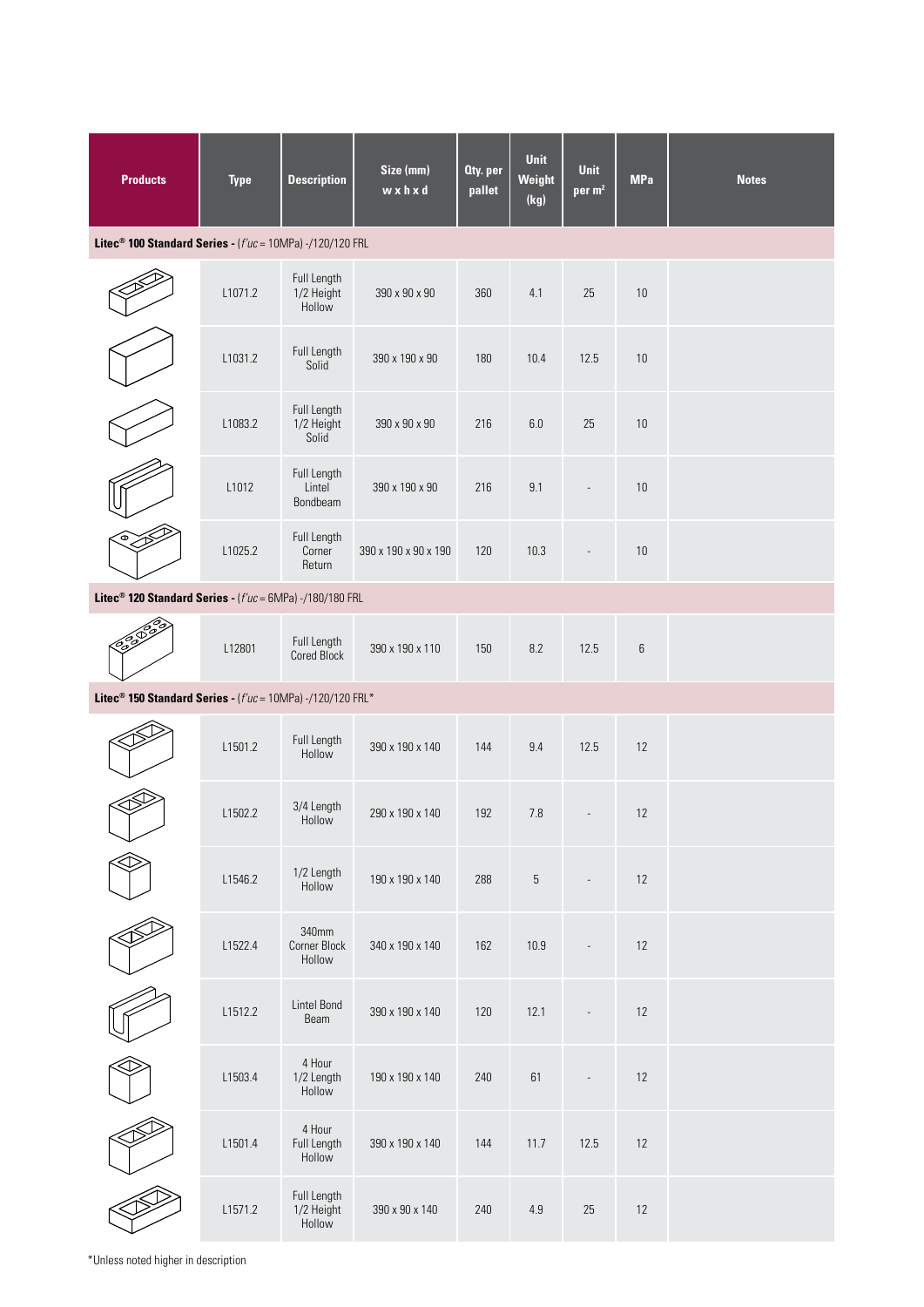| <b>Products</b>                                                          | <b>Type</b> | <b>Description</b>                           | Size (mm)<br>wxhxd    | Oty. per<br>pallet | <b>Unit</b><br>Weight<br>(kg) | <b>Unit</b><br>per m <sup>2</sup> | <b>MPa</b> | <b>Notes</b> |
|--------------------------------------------------------------------------|-------------|----------------------------------------------|-----------------------|--------------------|-------------------------------|-----------------------------------|------------|--------------|
| Litec <sup>®</sup> 150 Standard Series - (f'uc = 10MPa) -/120/120 FRL    |             |                                              |                       |                    |                               |                                   |            |              |
|                                                                          | L1583.4     | Full Length<br>1/2 Height<br>Solid           | 390 x 90 x 140        | 192                | 7.4                           | 25                                | 12         |              |
|                                                                          | L1549.2     | Full Length<br>Open End                      | 390 x 190 x 140       | 144                | 8.5                           | 12.5                              | 12         |              |
|                                                                          | L1525.2     | Full Length<br>Corner Return<br>Hollow       | 390 x 190 x 140 x 190 | 105                | 9.4                           |                                   | 12         |              |
| Litec <sup>®</sup> 200 Standard Series - $(f'uc = 10MPa)$ -/120/120 FRL* |             |                                              |                       |                    |                               |                                   |            |              |
|                                                                          | L2001.2     | Full Length<br>Hollow                        | 390 x 190 x 190       | 108                | 10.9                          | 12.5                              | 12         |              |
|                                                                          | L2002.2     | 3/4 Length<br>Hollow                         | 290 x 190 x 190       | 144                | 7.8                           |                                   | 12         |              |
|                                                                          | L2046.2     | 1/2 Length<br>Hollow                         | 190 x 190 x 190       | 216                | 5.9                           |                                   | 12         |              |
|                                                                          | L20.49.2    | Open End<br><b>Block Full</b><br>Length      | 390 x 190 x 190       | $90\,$             | $10\,$                        |                                   | 12         |              |
|                                                                          | L2071.2     | Full Length<br>1/2 Height<br>Hollow          | 390 x 90 x 190        | 216                | 5.2                           |                                   | 12         |              |
|                                                                          | L2083.4     | Full Length<br>1/2 Height<br>Solid           | 390 x 90 x 190        | 144                | 10.4                          | 25                                | $12\,$     |              |
|                                                                          | L2012       | Full Length<br>Lintel Bond<br>Beam           | 390 x 190 x 190       | 108                | 14.5                          |                                   | 12         |              |
|                                                                          | L2001.3     | Full Length<br>3 Hour<br>Hollow              | 390 x 190 x 190       | 108                | 12.0                          | 12.5                              | 12         |              |
|                                                                          | L2003.3     | 1/2 Length<br>3 Hour<br>Hollow               | 190 x 190 x 190       | 216                | $6.2\,$                       | $\frac{1}{2}$                     | $12$       |              |
|                                                                          | L2001.4     | Full Length<br>4 Hour<br>Hollow              | 390 x 190 x 190       | 108                | 15.4                          | 12.5                              | 10         |              |
|                                                                          | L2020.2     | Knock Out<br><b>Bond Beam</b><br>Full Length | 390 x 190 x 190       | 108                | 10.9                          |                                   | 10         | Cut to Order |

\*Unless noted higher in description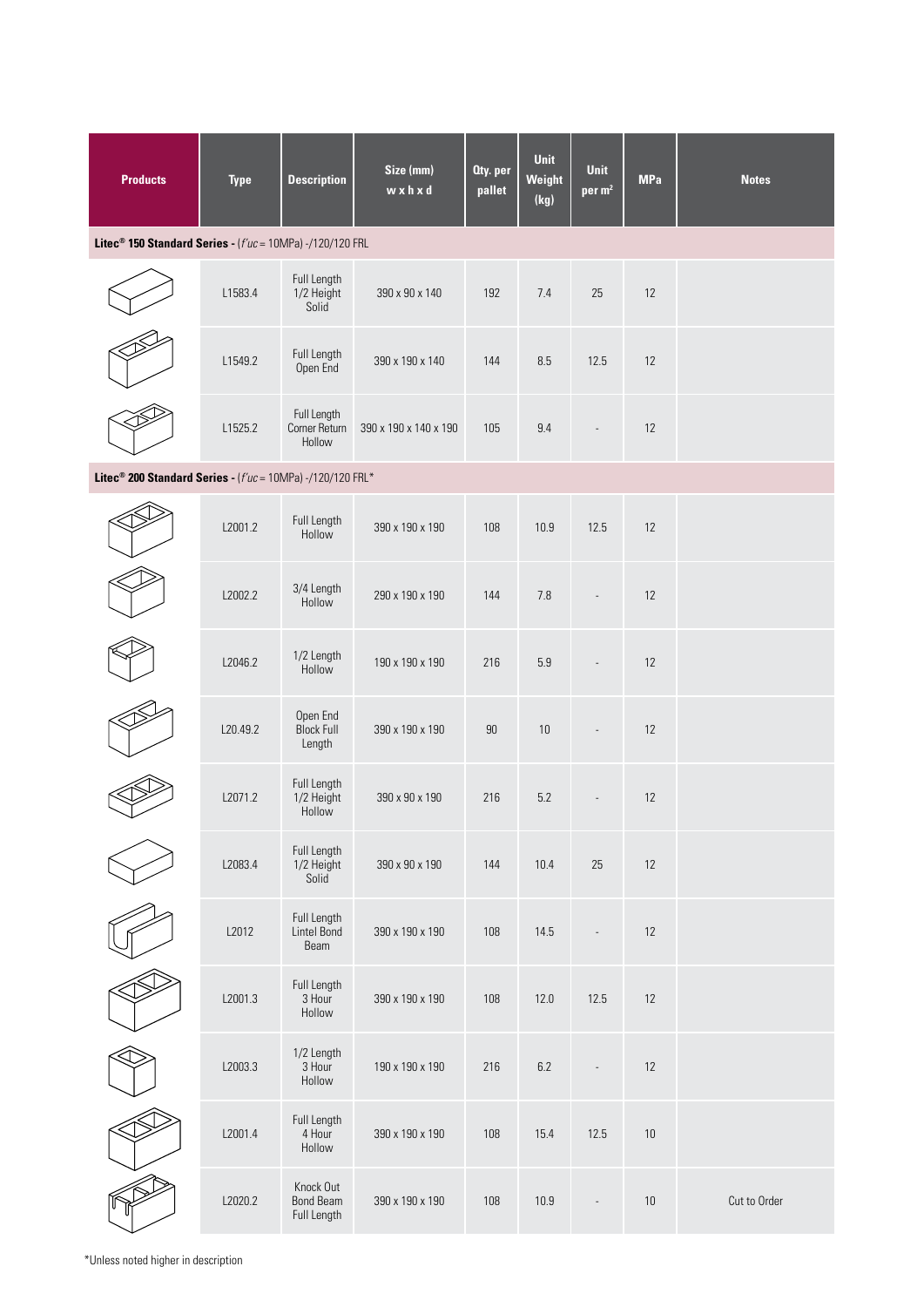| <b>Products</b>                                                                                      | <b>Type</b> | <b>Description</b>                        | Size (mm)<br>wxhxd | Oty. per<br>pallet | <b>Unit</b><br>Weight<br>(kg) | <b>Unit</b><br>per m <sup>2</sup> | <b>MPa</b> | <b>Notes</b> |
|------------------------------------------------------------------------------------------------------|-------------|-------------------------------------------|--------------------|--------------------|-------------------------------|-----------------------------------|------------|--------------|
| Litec <sup>®</sup> Top Groove Series - $(f'uc = 15MPa)$ -/120/120 FRL                                |             |                                           |                    |                    |                               |                                   |            |              |
|                                                                                                      | L15412      | 140mm Top<br>Groove Full<br>Length        | 390 x 190 x 140    | 144                | 9.4                           | 12.5                              | 15         |              |
|                                                                                                      | L20412      | 190mm Top<br>Groove Full<br>Length        | 390 x 190 x 190    | 108                | 10.9                          | 12.5                              | 15         |              |
|                                                                                                      | L3042       | 290mm Top<br>Groove Full<br>Length        | 390 x 190 x 290    | 72                 | 15.0                          | 12.5                              | 15         |              |
|                                                                                                      | L5031       | <b>190mm</b><br>Capping Unit              | 390 x 190 x 40     | 216                | $7.0$                         |                                   |            |              |
| 200 Series Litec® H Block Retaining Wall - Newcastle Only (f'uc = 15MPa) -/60/60 FRL                 |             |                                           |                    |                    |                               |                                   |            |              |
|                                                                                                      | L2091       | Full Length<br><b>Block</b>               | 390 x 190 x 190    | 108                | $9.8\,$                       | 12.5                              | 15         |              |
| 200 Series Litec <sup>®</sup> H Block Retaining Wall - ( $f'uc = 15MPa$ ) -/60/60 FRL                |             |                                           |                    |                    |                               |                                   |            |              |
|                                                                                                      | L2048       | Single Web<br>H Block                     | 390 x 190 x 190    | 108                | $9.8\,$                       | 12.5                              | 15         |              |
|                                                                                                      | L2092       | <b>Closed End</b><br>Full Length          | 390 x 190 x 190    | 108                | 9.6                           |                                   | 15         |              |
|                                                                                                      | L2093       | <b>Half Block</b>                         | 190 x 190 x 190    | 216                | $6.4\,$                       |                                   | 15         |              |
|                                                                                                      | L2061       | Clean Out<br>Full Length<br>Block         | 390 x 190 x 190    | 108                | $96\,$                        |                                   | 15         |              |
| 300 Series Litec <sup>®</sup> Standard Series Double Web Retaining Wall - (f'uc = 15MPa) -/60/60 FRL |             |                                           |                    |                    |                               |                                   |            |              |
|                                                                                                      | L3091       | Full Length<br>Block                      | 390 x 190 x 290    | 72                 | 13.0                          | 12.5                              | 15         |              |
|                                                                                                      | L3092       | Closed End<br>Full Length<br><b>Block</b> | 390 x 190 x 290    | $72\,$             | 13.6                          |                                   | 15         |              |
|                                                                                                      | L3093       | <b>Half Block</b>                         | 190 x 190 x 290    | 144                | 7.1                           |                                   | 15         |              |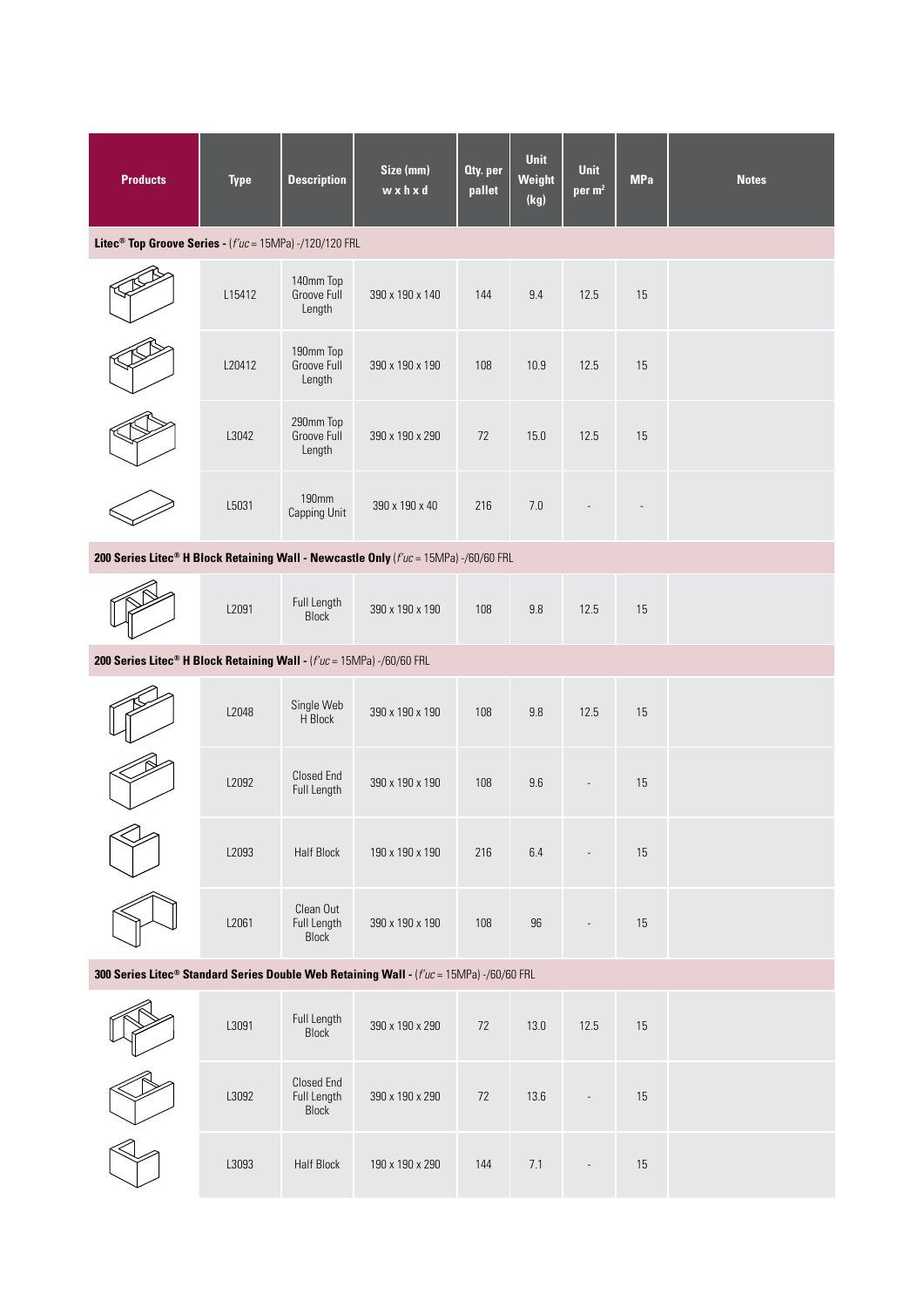| <b>Products</b>                                 | <b>Type</b>                                                 | Size (mm)<br>I x h x w | Average<br>No. per<br>m <sup>2</sup> | Average<br>No. per<br>pallet    | Average<br>No. per<br>tonne | <b>Colours</b> | <b>Notes</b> |
|-------------------------------------------------|-------------------------------------------------------------|------------------------|--------------------------------------|---------------------------------|-----------------------------|----------------|--------------|
| Versaloc <sup>®</sup> Mortarless Masonry System |                                                             |                        |                                      |                                 |                             |                |              |
|                                                 | Versaloc®<br><b>Standard Block</b>                          | 400 x 200 x 190        | 12.5                                 | 72                              | 65.5                        | Natural        |              |
|                                                 | Versaloc®<br>End Block*                                     | 400 x 200 x 190        | N/A                                  | 96<br>(48 of<br>each<br>Block)  | 58.5                        | Natural        |              |
|                                                 | Versaloc <sup>®</sup><br>Half End Block*                    | 200 x 200 x 190        | N/A                                  |                                 | 111                         | Natural        |              |
|                                                 | Versaloc <sup>®</sup><br><b>Righthand Corner</b><br>Block** | 400 x 200 x 190        | N/A                                  | 72<br>(36 of<br>each<br>Corner) | 65                          | Natural        |              |
|                                                 | Versaloc®<br>Lefthand Corner<br>Block**                     | 400 x 200 x 190        | N/A                                  |                                 | 65                          | Natural        |              |

\*Sold as pairs only \*\*Sold as pairs only

# Technical Information

*Standards -* All Adbri Masonry concrete blockwork is manufactured to AS/ NZS4455.1 - Masonry Units and tested to AS/NZS4456 - Masonry Units and Segmental Pavers/:Methods of Test. For more information on design and construction refer to CMAA document MA55.

*Fire Resistance -* AS3700 - Masonry Structures sets out the method for determining fire resistance of walls based on test data. It is recommended that designers calculate or check the structural adequacy, integrity and insulation for each wall configuration to ensure conformance to the National Construction Code (NCC). Adbri Masonry have an extensive range of bricks and blocks meeting the requirements of the NCC. Refer to the Adbri NSW Masonry Fire and Sound brochure for more information.

*Acoustics -* The statutory requirements for sound attenuation are set out in Section F5 of the NCC. The new NCC deemed-to-satisfy provisions increase the levels of airborne sound insulation and apply to wall/floor systems tested in the laboratory. These figures are  $R + C$  not less than 50. Adbri Masonry have a number of high performance wall systems which have been developed to accomodate the new strigent requirements imposed by the NCC, to satisfy all acoustic needs. Refer to the Adbri Masonry Fire and Sound Brochure for more information.

*Control Joints -* Control Joints must be incorporated in masonry as necessary to control and limit the movements referred to in AS3700 clause 2.5.2.2. Control joints should extend the full height of the wall and be spaced 8m centre for concrete units and at 6m centre for light weight units where walls are not interrupted by full height doorways or window openings.

*General Guidelines -* All concrete blockwork should be laid dry, so covering on site is recommended. Whenever work is stopped, the tops of walls should be covered to prevent moisture entering the cores of the blocks and/or cavity. All mortar joints should be allowed to set to "thumb print" hardness before tooling. Brush away excess mortar with semi stiff brush at the end of each days work.

*Cleaning -* Care shold be taken to keep bricks and blocks as clean as possible during laying. There are various methods of general cleaning from dry brushing, water washing and also using chemicals. For a complete listing refer to the CMAA Code MA41. When using a weak acid mixture it is recommended for cleaing down at no stronger than 1 part acid to 20 parts water. Walls should be wet thoroughly before application and washed thoroughly with water after application. High water pressure is not recommended. Note - Always trial solution in a small area which is not highly visible.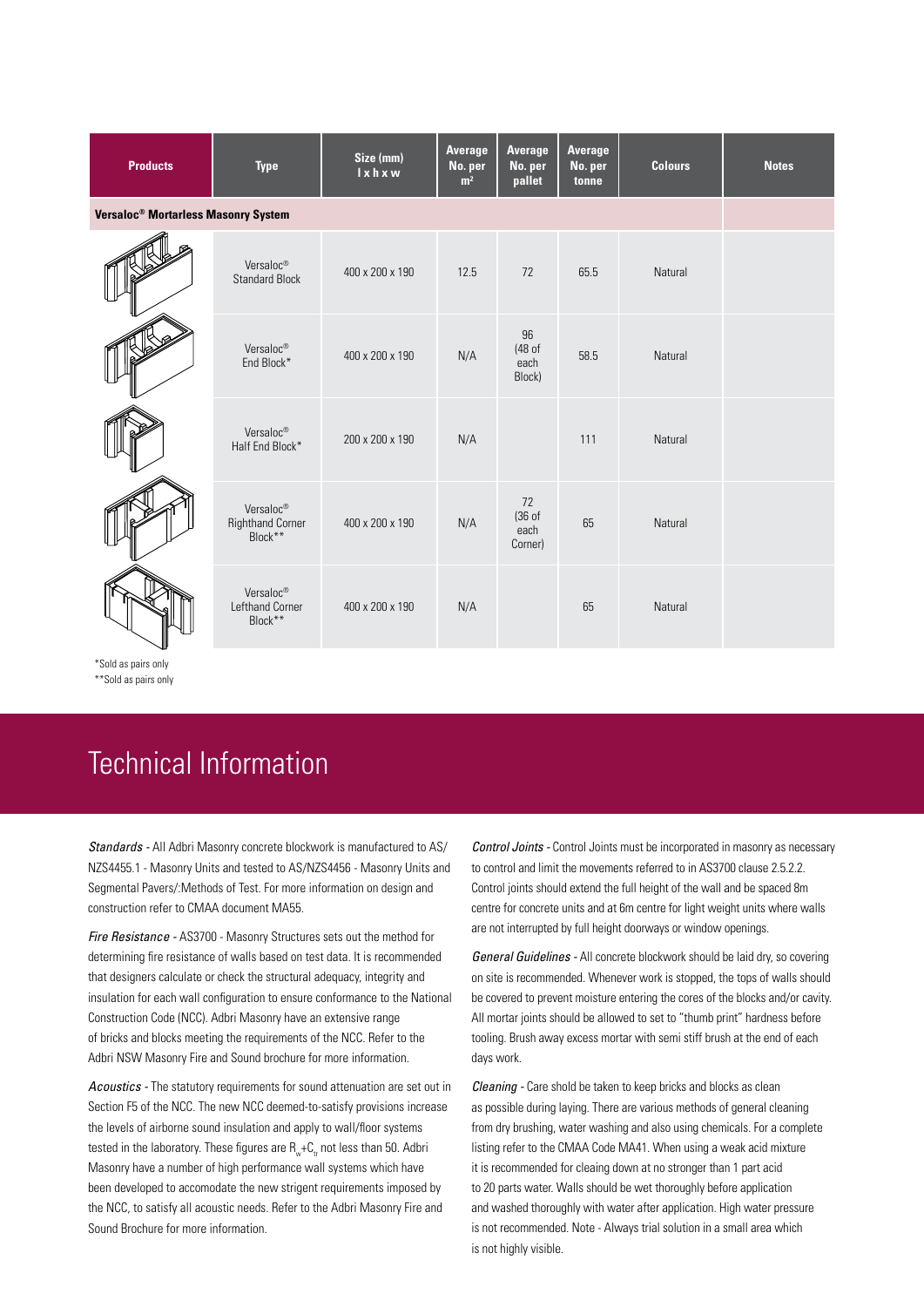# **200MM CLEAN OUT COURSE**



# **ALTERNATE COURSE**



# **300MM CLEAN OUT COURSE**



# **ALTERNATE COURSE**



# **ALTERNATE COURSE**





| <b>Block Type</b> | Cubic Metres per sq. Metre of Wall | <b>Block Filled per Cubic Metre of Grout</b> |
|-------------------|------------------------------------|----------------------------------------------|
| 15412             | 0.078                              | 160                                          |
| 20412             | 0.114                              | 110                                          |
| 2048              | 0.114                              | 110                                          |
| 3091              | 0.195                              | 64                                           |